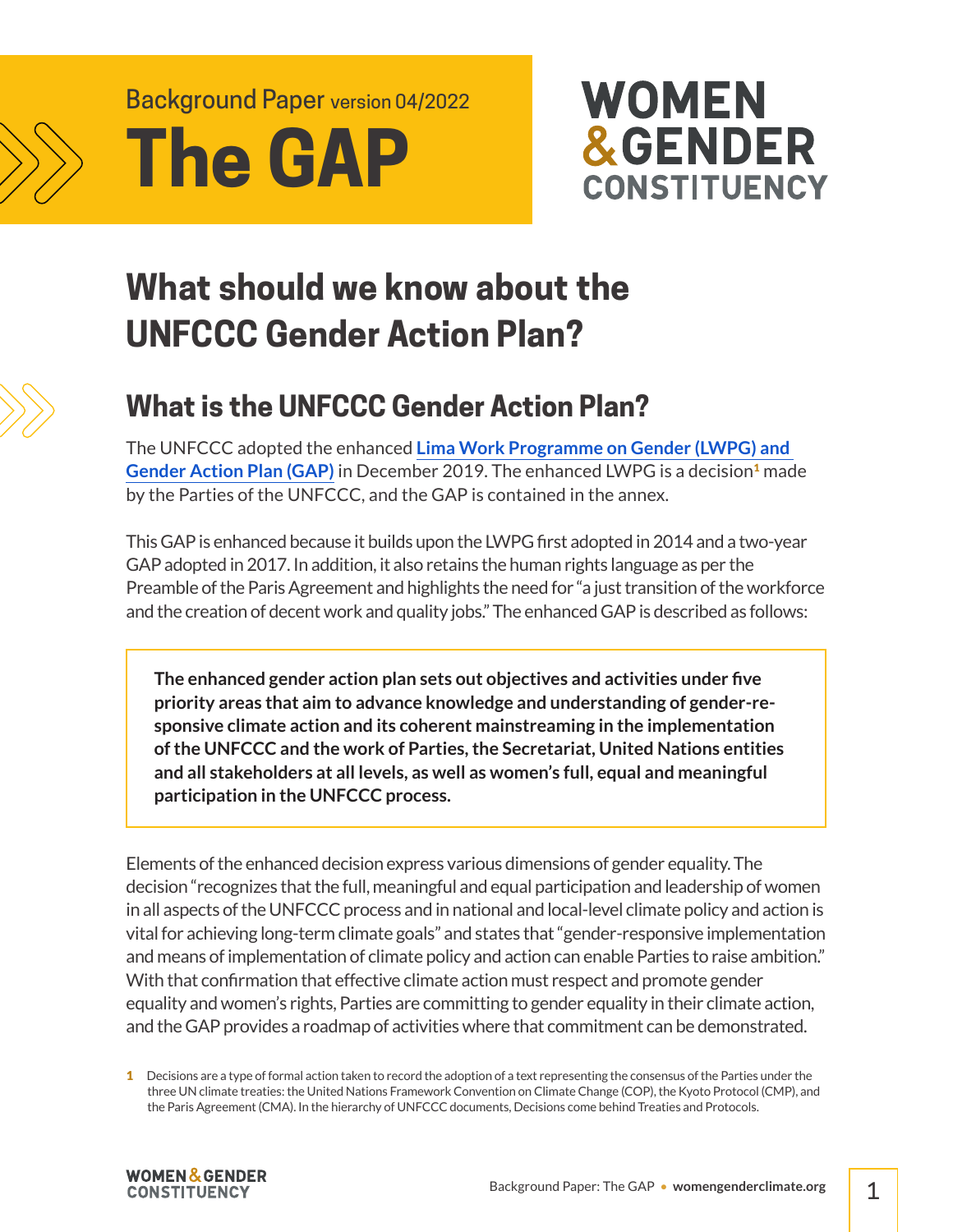# **What is new in this Enhanced LWPG and its GAP?**

The enhanced GAP is more expansive than the original GAP in its scope. Not only did the new GAP move from a two-year timeline to a five-year timeline (now extended due to the pandemic) and include more activities, but the enhanced GAP activities also have greater breadth and depth. The activities are oriented toward the need for continual processes such as capacity-building compared to single-instance activities—e.g., hosting a dialogue or workshop, yet the greater level of specificity on who should be leading the activities and when they should be completed serves to promote their implementation. The scope of the LWPG has also expanded, from originally focusing on gender balance and training women negotiators, to recognizing the role of women in all climate processes at all levels. The decision text also looks to the institutional support necessary for the implementation of the enhanced LWPG and GAP, including but not limited to maintaining the position of senior gender focal point invited with the first LWPG.

The enhanced LWPG and GAP represent a progression from their first iterations to a more comprehensive, systematic approach to climate change and gender, though the activities do not achieve the level of ambition many advocates feel is necessary, full funding is not guaranteed, and there are no indicators of progress outside of the completion of certain outputs or deliverables.

### **How Can I Learn More about the GAP**

The easiest way to understand the GAP is to **[read it](https://unfccc.int/sites/default/files/resource/cp2019_13a01E.pdf#page=10)**!

**There are five priority areas in the GAP:**

- **A. Capacity-building, knowledge management and communication**
- **B. Gender balance, participation and women's leadership**
- **C. Coherence**
- **D. Gender-responsive implementation and means of implementation**
- **E. Monitoring and reporting**

Each priority has two to seven activities. Each activity lists who is responsible for leading and contributing to the implementation, the timeline, and the nature of the deliverable(s) or output(s). The GAP table also specifies the level of implementation: national, regional, or international. This GAP has activities that last through COP30, which is now anticipated to be held in 2025.

**WOMEN & GENDER CONSTITUENCY**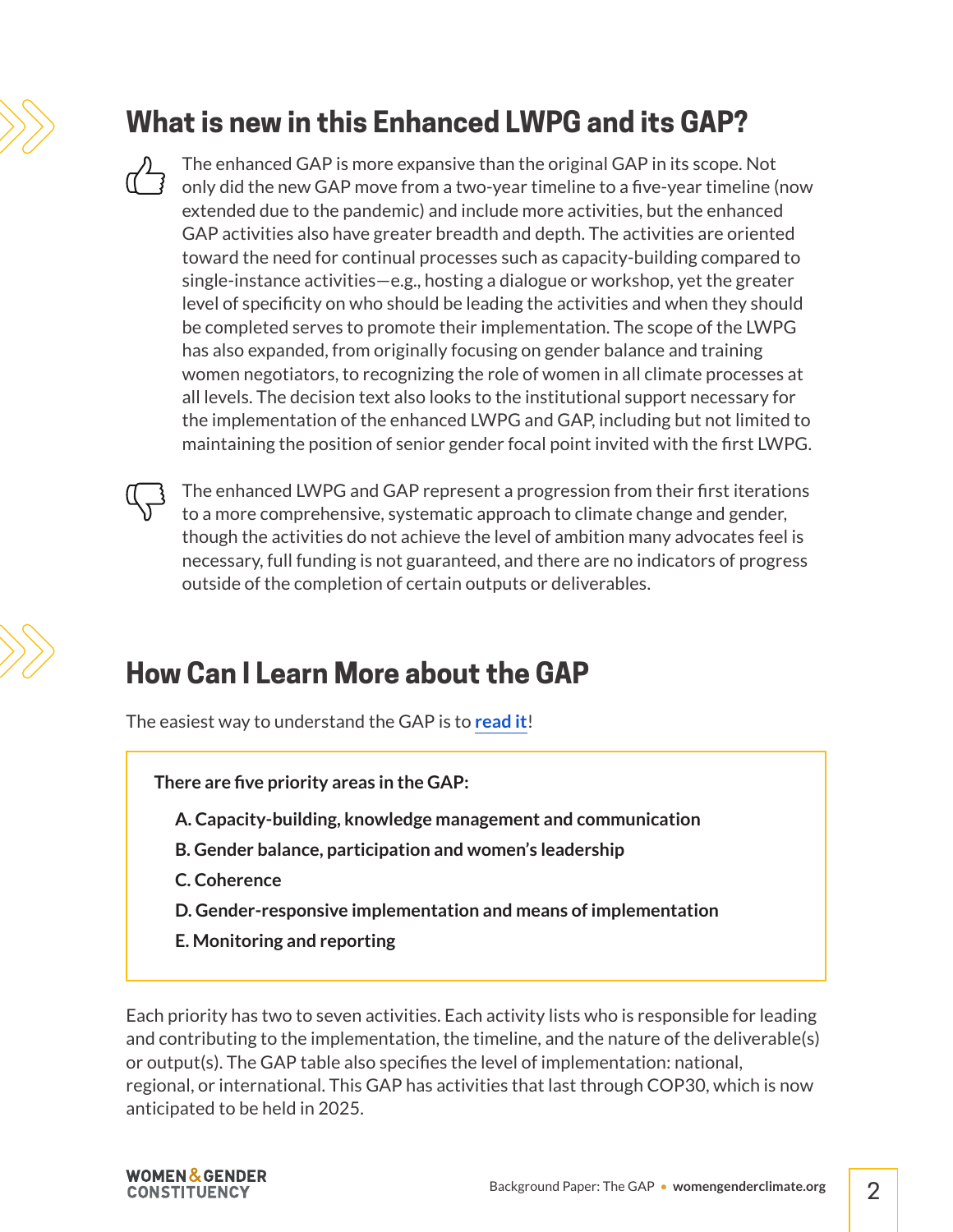# **IMPLEMENTATION**

## **Who implements the GAP**

Many partners have responsibilities assigned to lead or contribute to activities within the GAP, including the UNFCCC Secretariat, which is also responsible for overall monitoring of the GAP, the UNFCCC constituted bodies, National Gender and Climate Change Focal Points, Parties, and other relevant organizations. Sometimes these organizations are specified, such as the IPCC, Adaptation Fund, Global Environment Facility, and Green Climate Fund, but other times these partners are left open.

# **Should my country have its own GAP?**

Crafting a national level Gender Action Plan may be part of your country's approach to domestic implementation, but the GAP is designed so that all Parties can contribute to its implementation as it is written now. The GAP is not designed as a template for national level action, but contains a series of activities that should be happening at multiple levels with various partners. Domestic activities and regional and international collaborations are each critical to advancing gender equality.

While a separate GAP may not be necessary, having a plan or strategy about the GAP and your contributions would be useful. For instance, Mexico has started inter-ministerial consultation to establish a national strategy and define focus areas for implementation.

# **How can I contribute?**

As you read the GAP, consider the activities to which you or your organization can contribute, as well as which activities you can advocate for your country or other organizations to take up with enthusiasm and dedication. You can see **[the annex](#page-4-0)** in this paper for a list of some of the GAP activities and prompts for your potential implementation.

You can then share any activities contributing to the GAP **[here](https://unfccc.int/topics/gender/workstreams/supporting-the-implementation-of-3CP25#eq-3)**, on a form created by the UNFCCC to track implementation.

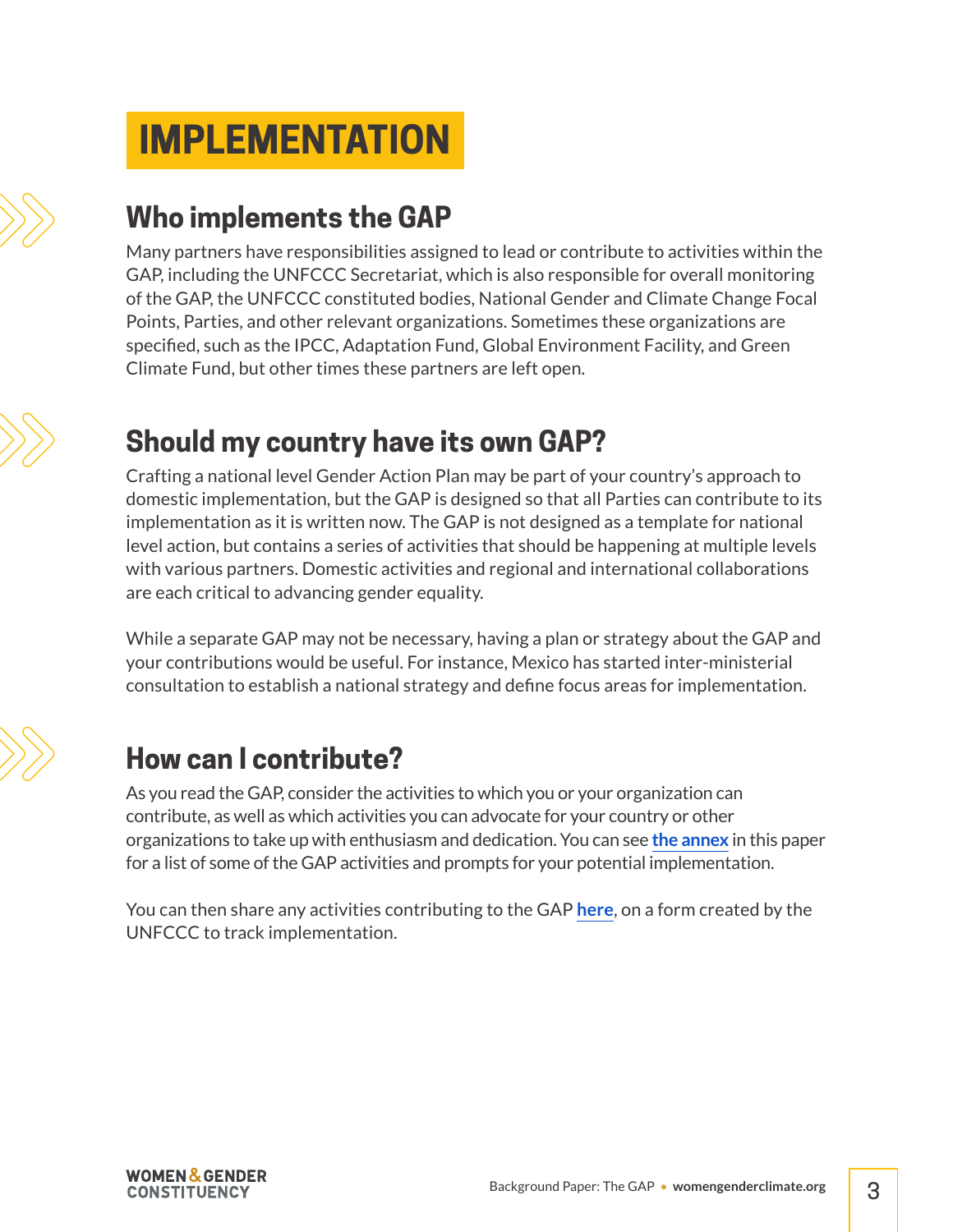# **MONITORING**



One of the weaknesses of the GAP is that it does not have progress indicators or metrics for success, which is why your advocacy and contribution to the robust and comprehensive implementation of the activities is imperative for the GAP to work to advance gender equality in climate policy and action. As part of the GAP, the UNFCCC Secretariat will also compile a report on gender-responsive climate plans and actions for 2022 and 2025, so this year (2022) feminist groups following SBs and COP can contribute to the first review by:

- **→** Uploading a submission providing information on the *progress of implementation of the activities contained in the gender action plan, areas for improvement and further work to be undertaken, including, as appropriate, information on the multidimensional impacts of the coronavirus disease 2019 pandemic on progress, and consideration of other diverse challenges that may impact future implementation of the gender action plan at all levels* (according to decision **[FCCC/SBI/2021/L.13 Para.3](https://unfccc.int/sites/default/files/resource/cop26_auv_13%20gender_and_climate_change.pdf)**/ GAP activity E.2)
- $\rightarrow$  Bringing in advocacy demands for strengthening the GAP and moving the gender action plan from focusing on capacity-building to gender responsive climate action at all levels.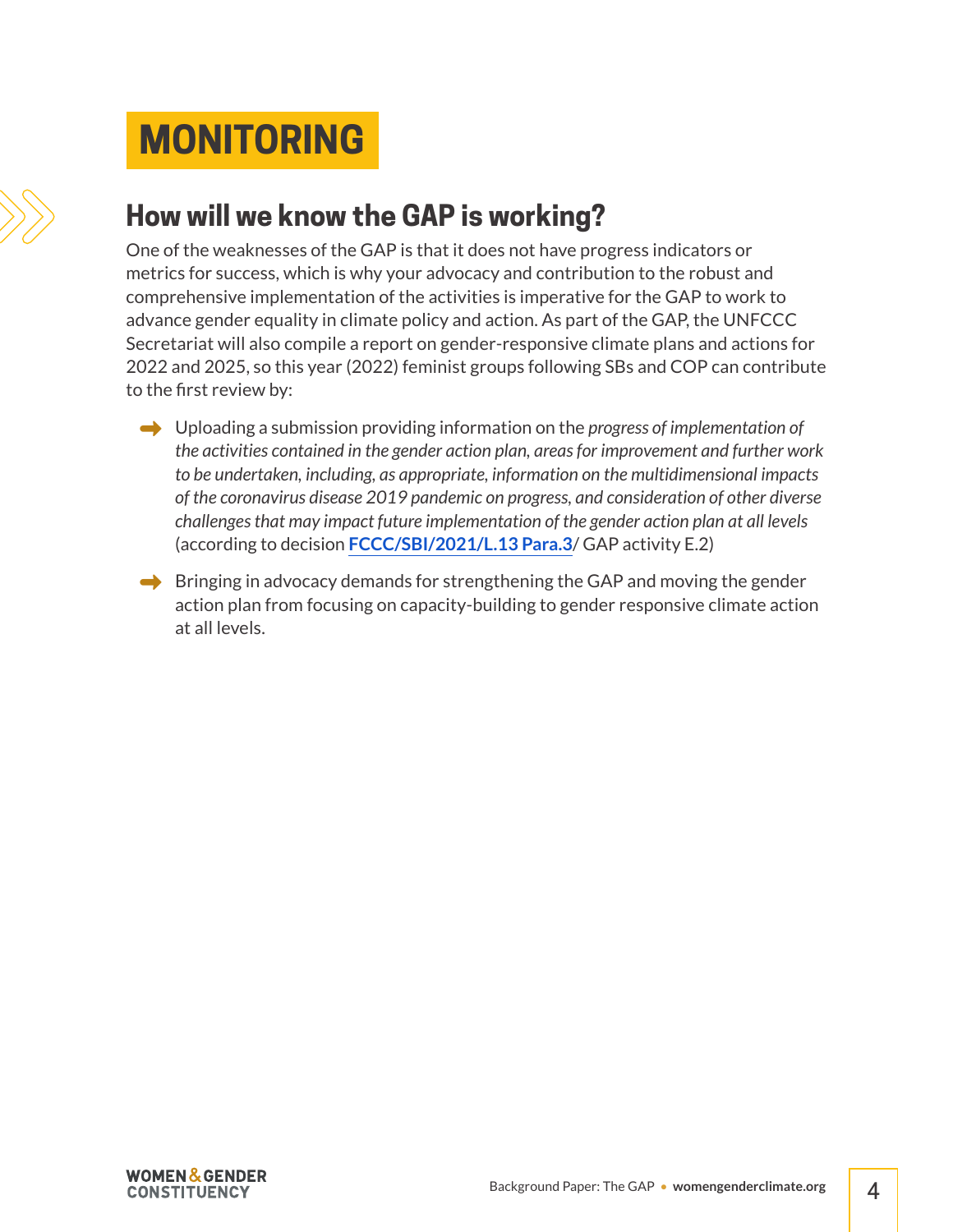<span id="page-4-0"></span>

## **Best Opportunities for Civil Society to Contribute to the GAP**

These are the GAP activities that are to be led by "relevant organizations" and are best designed for the contributions of women and gender-focused groups and organizations. Each activity is followed by some prompting questions to consider how you can contribute to the body of work encompassed by each activity. This is not meant to be an exhaustive list; **[read the GAP](https://unfccc.int/sites/default/files/resource/cp2019_13a01E.pdf#page=10)** to review all activities and note how you can contribute!

### **Strengthen Capacity Building for Mainstreaming Gender**

A.1 Strengthen capacity-building efforts for governments and other stakeholders in mainstreaming gender in formulating, monitoring, implementing and reviewing, as appropriate, national climate change policies, plans, strategies and action, including nationally determined contributions, national adaptation plans and national communications.

*Have you designed, led, or participated in capacity-building on mainstreaming gender in climate change? Have you observed successful or unsuccessful efforts to integrate gender into institutional approaches or specific policies and plans? What capacity-building resources do you have to offer?*

### **Enhance Capacity Building for Sex-Disaggregated Data**

A.3 Enhance capacity-building for governments and other relevant stakeholders to collect, analyse and apply sex-disaggregated data and ender analysis in the context of climate change, where applicable

*Have you designed, led, or participated in capacity-building on sex and gender-disaggregated data? Have you used particular resources on collecting this data? Do you have any examples of appropriate use of sex and gender-disaggregated data to share?*

#### **Strengthen Evidence and Research on Differentiated Impacts and Women's Roles**

**A.4** Strengthen the evidence base and understanding of the differentiated impacts of climate change on men and women and the role of women as agents of change and on opportunities for women

*What research and evidence are you collecting and compiling? What key evidence do you turn to, or what gaps have you identified that should be addressed?*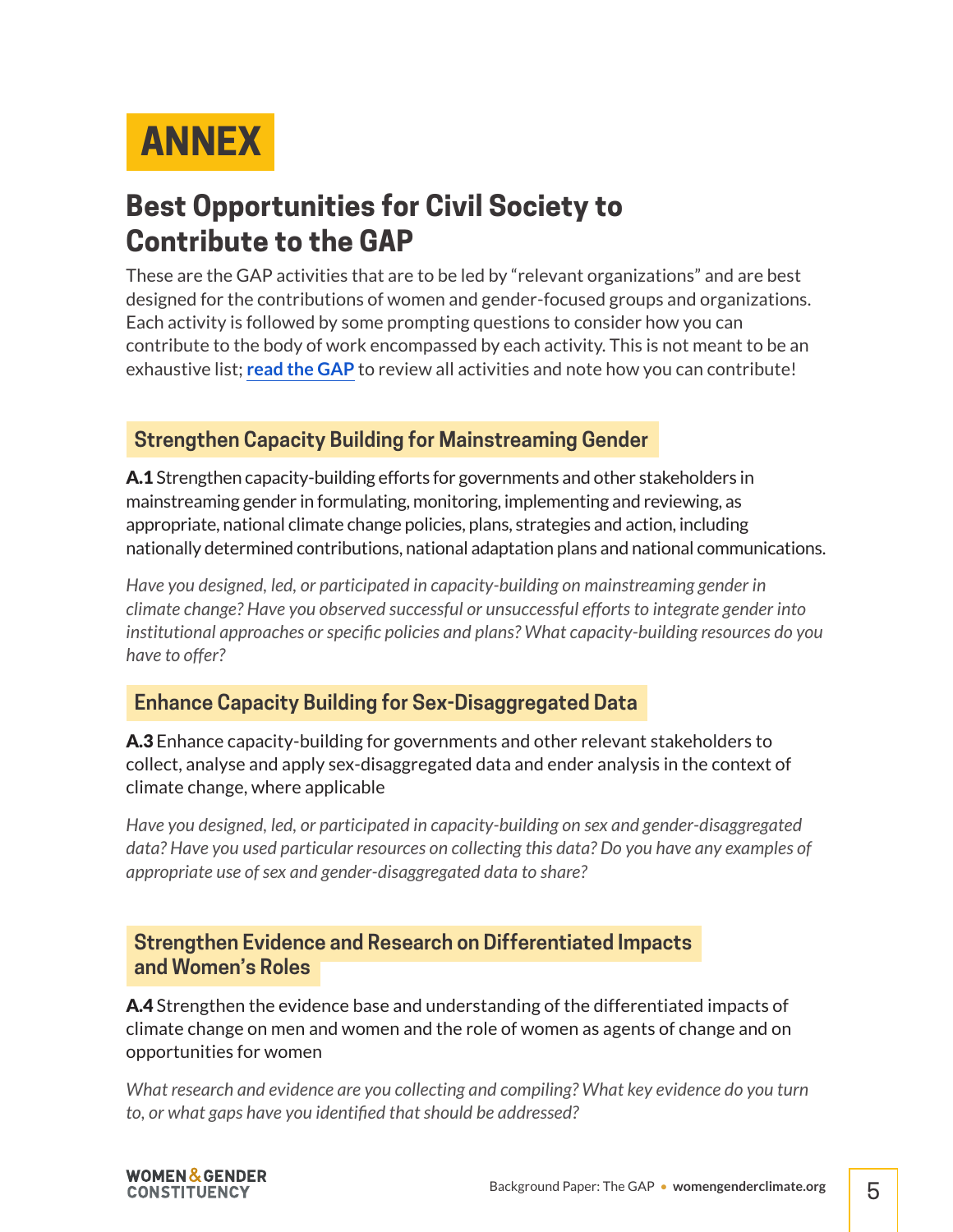#### **Communicate about the LWPG and GAP**

A.5 Promote the use of social media, web resources and innovative communication tools to effectively communicate to the public, in particular reaching out to women, on the implementation of the Lima work programme on gender and its gender action plan and on gender equality

*How do you communicate about the UNFCCC's work on gender and climate change? What messages and platforms are most useful? Which audiences have been most engaged, or which audiences should be targeted?*

#### **Promote Women's Leadership in Negotiation**

**B.1** Promote initiatives for capacity-building in leadership, negotiation and facilitation of negotiation for women delegates, including through webinars and in-session training to enhance women's participation in the UNFCCC process

*Do you lead or participate in efforts to enhance the capacity of women negotiators? What*  resources are needed to promote the significance of women's participation and leadership in *the negotiations?* 

#### **Collaborate with the Local Communities and Indigenous Peoples Platform Facilitative Working Group**

**B.3** Invite the Local Communities and Indigenous Peoples Platform Facilitative Working Group to collaborate and co-host a dialogue to discuss advancing the leadership and highlighting the solutions of local communities and indigenous women and ways of enhancing their effective participation in climate policy and action, to the extent that it is consistent with the workplan of the Local Communities and Indigenous Peoples Platform Facilitative Working Group and within existing resources

*While the Local Communities and Indigenous Peoples Platform Facilitative Working Group and UNFCCC Gender Team would lead on this activity, such a dialogue should feature experiences and analysis from indigenous individuals and groups working on gender. Do you have contributions to make to planning this dialogue?*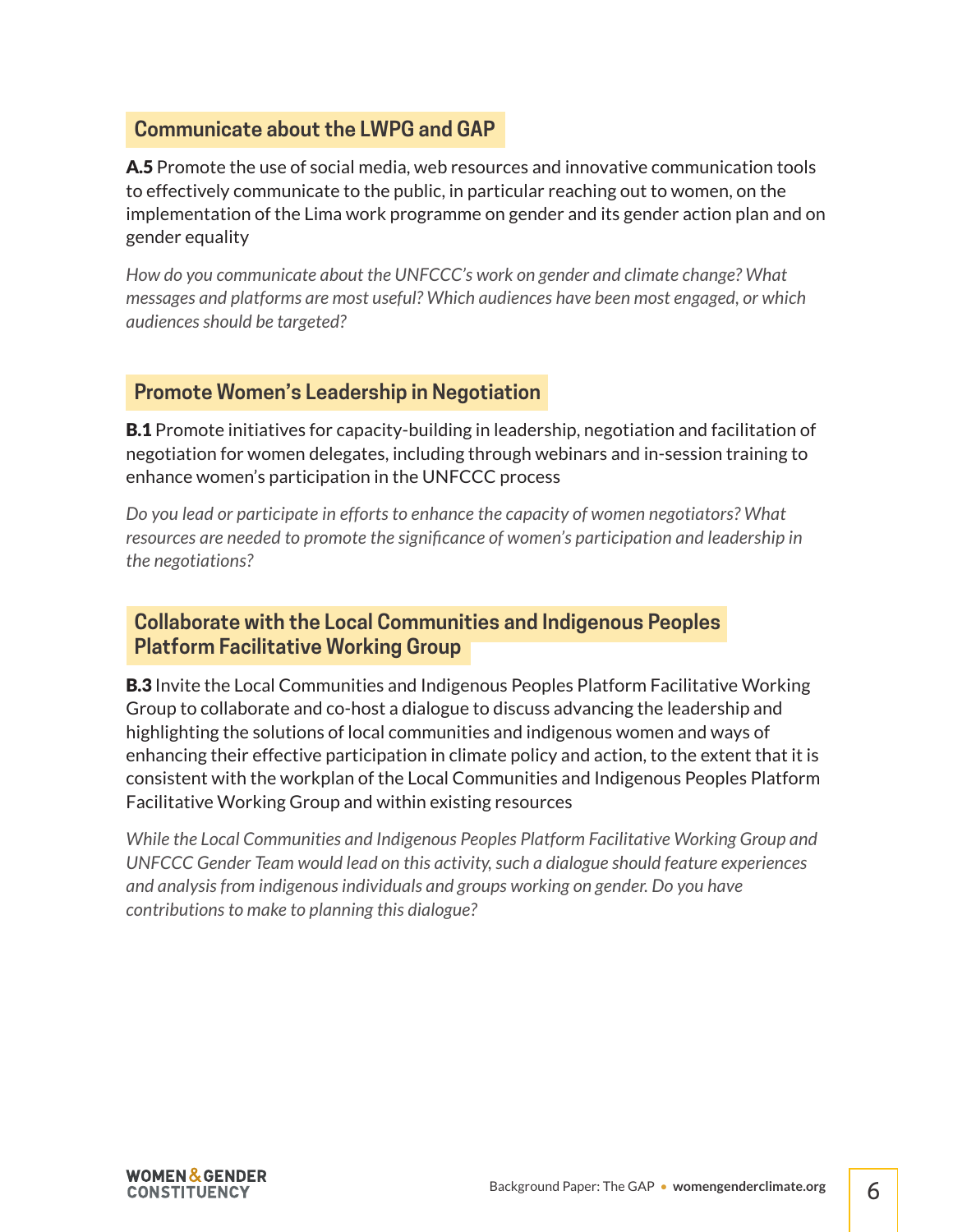### **Support Capacity-Building on Gender Budgeting**

**D.1** Share experience and support capacity-building on gender budgeting, including on the integration of gender-responsive budgeting into national budgets to advance gender-responsive climate policies, plans, strategies and action, as appropriate

*Have you designed, led, or participated in capacity-building on gender budgeting? Have you used particular resources to learn or teach gender budgeting? Do you have any examples of gender budgeting within climate change to share?*

### **Promote Gender-Responsive Technology**

**D.3** Promote the deployment of gender-responsive technological solutions to address climate change, including strengthening, protecting and preserving local, indigenous and traditional knowledge and practices in different sectors and for improving climate resilience, and by fostering women's and girls' full participation and leadership in science, technology, research and development

*Are there particular gender-responsive technological solutions you have promoted? What initiatives for preserving local, indigenous and traditional knowledge and practices have been successful? What initiatives for promoting women's and girls' participation and leadership in science and technology have been successful?*

### **Collect Information on Gender and Climate Change Expertise**

**D.4** Support the collection and consolidation of information and expertise on gender and climate change in sectors and thematic areas as well as identifying experts on gender and climate change, as needed, and enhance knowledge platforms on gender and climate change

*What resources do you have about gender and climate change? Are there particular gaps you have identified in seeking resources and materials for your work? What platforms do you use to find and share information? How do you define and demonstrate gender and climate change expertise?*

### **Engage Women's Groups in Climate Policy and Action**

**D.5** Engage women's groups and national women and gender institutions in the process of developing, implementing and updating climate policies, plans, strategies and action, as appropriate, at all levels

*Have you been engaged in national, regional, and international climate processes, or have you designed and led inclusive, participatory processes? What have you learned about the best ways of engaging women's groups?*